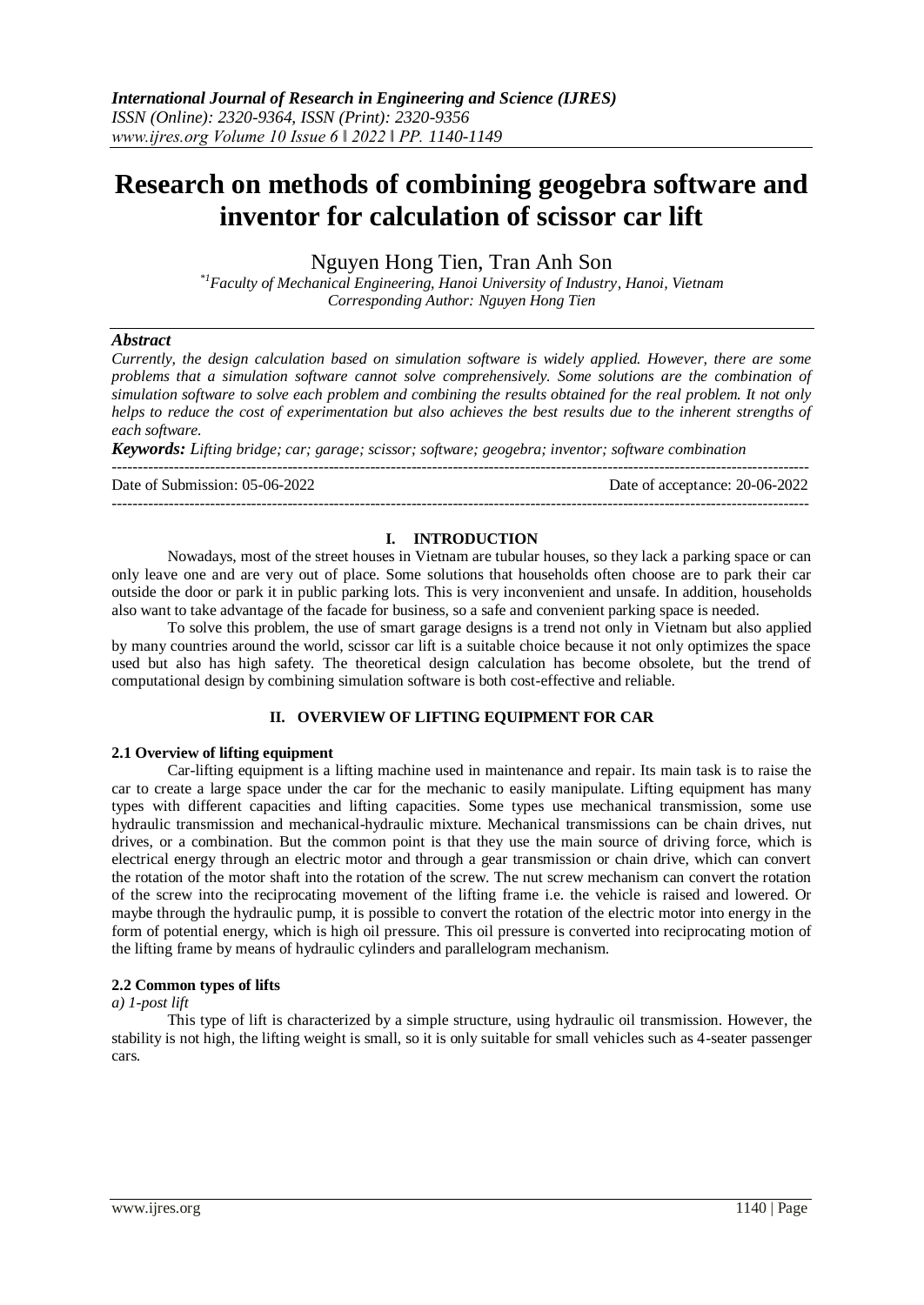

**Figure 1: Post lift**

# *b) 2-post lift*

The 2-post lift is similar to the 1-post lift but offers greater stability and a larger lifting weight.



**Figure 2: Post lift with gate**

*c) 4-post lift*

The 4-post lift allows lifting heavy vehicles and has high stability due to the large base area, but the working space is narrow and occupies a large area in the garage and workshop.



**Figure 3: Post lift** 

# *d) Scissor lift*

This type of lift allows lifting vehicles with large weight, high stability, and relatively open working space. There are several types that are highly mobile, able to move anywhere in the garage.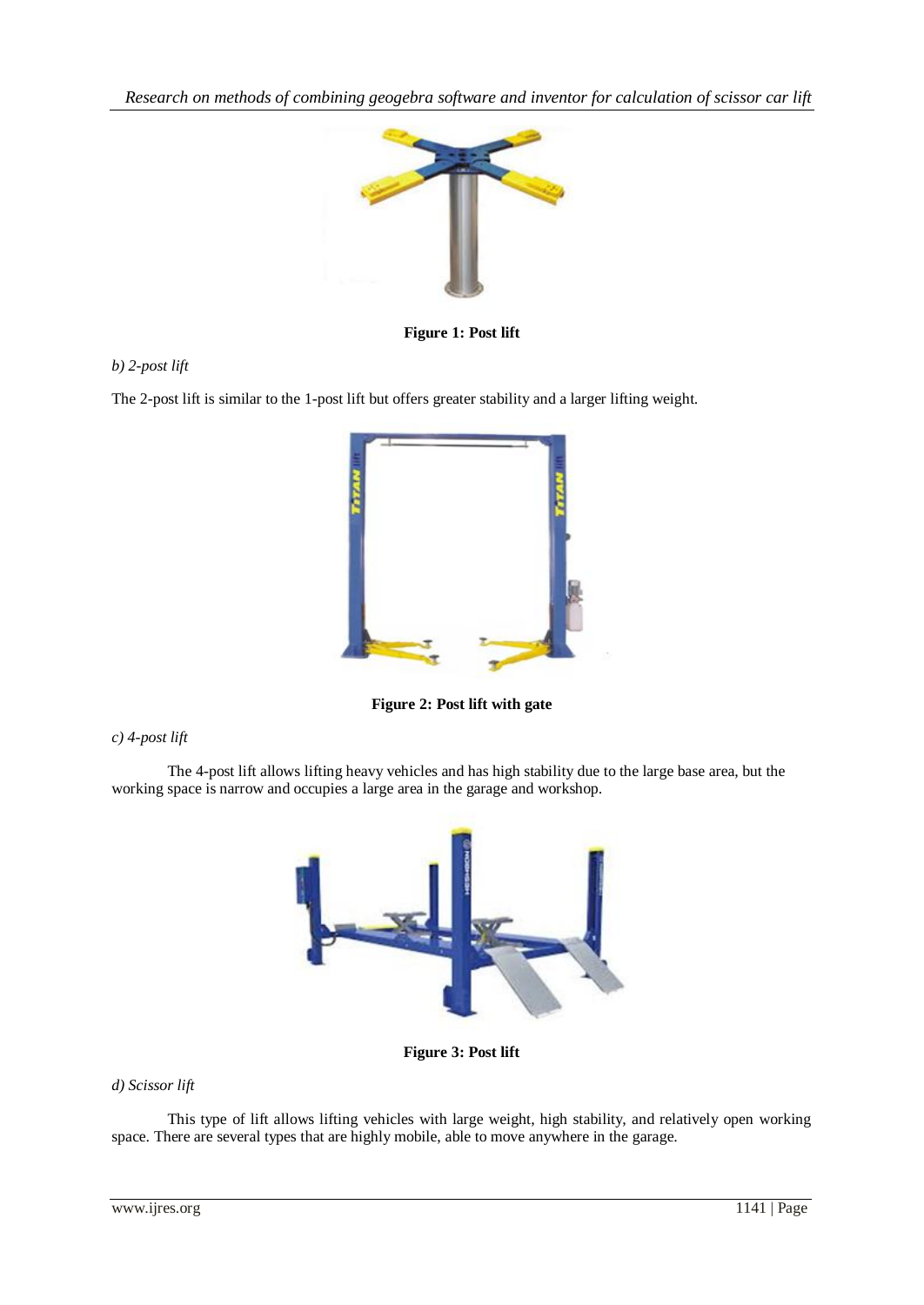

**Figure 4: Scissor lift**

# **III. RESEARCH RESULTS**

The calculation results based on the software give the data similar to reality.

## **3.1. Construction goals, scissor lift input parameters**

The method described here ignores the effect of dynamic loads. In fact, during operation every time the mechanism moves, starts or brakes, these loads appear. Their magnitude depends on the mass and the acceleration of the movement.

## *a) Structure diagram and input parameters*

1: Car floor; 2: Cross structure; 3: Piston\_cylinder; 4: oil pipe; 5: Damper; *6: Hydraulic pump; 7: Engine; 8: Safety valve; 9: Filters; 10: Oil tank*



#### **Figure 5: Structure diagram**

## *b) Input parameters*

Lifting equipment must be able to lift all 4-seater vehicles into the garage, so we choose the parameters of the vehicle with the largest size and weight in passenger cars, which is the Honda Civic or the pickup trucks.

|  | <b>Table 1: Dimensions of Honda Civic</b> |  |  |
|--|-------------------------------------------|--|--|
|--|-------------------------------------------|--|--|

| Wheelbase | Length  | Width   | Height  | Ground<br>clearance | Unloaded<br>weight | <b>Deadweight</b><br>tonnage |
|-----------|---------|---------|---------|---------------------|--------------------|------------------------------|
| $2700$ mm | 4630 mm | *799 mm | 1416 mm | 133 mm              | 1317 kg            | $1740 \text{ kg}$            |

From the above reference data, select the following input data:

- Lifting capacity: 2.5 tons

- Lifting height is 2m

From the actual height of a car from about 1.7m-1.9m to the roof, we will design higher than 1.9m (choose 2m). The height from the bottom floor to the roof (top floor) is completely lowered into the ground without the roof rising above the floor creating a flat surface that does not interfere with operation and creates more space.

- Lifting speed: 2m/min.

Usually, when the lifting speed is too large, it will lead to the unstable operation of the system, creating vibrations during the start of the lift. When the lifting speed is slow, it is safer to start the machine and the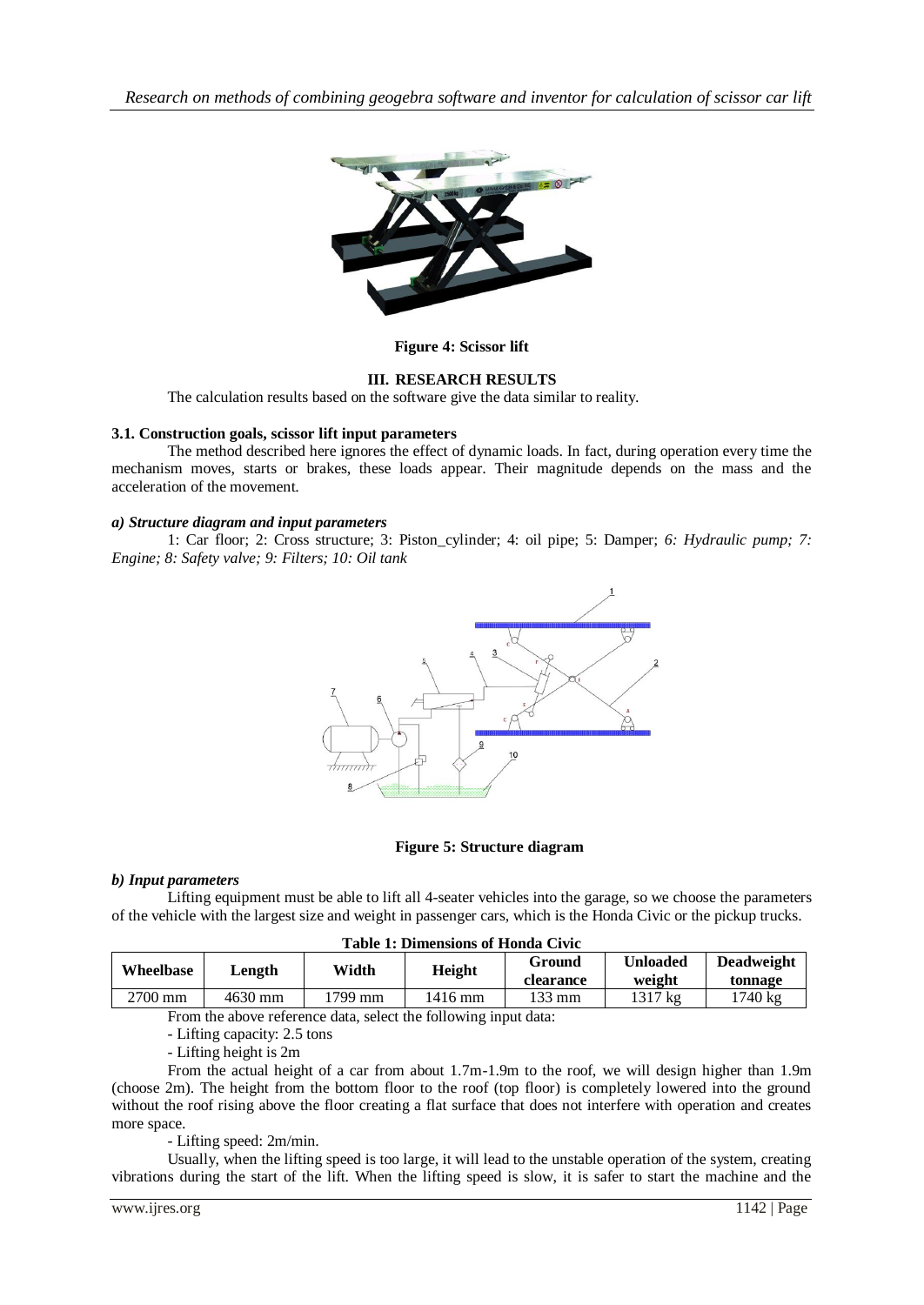system will gradually increase the force until it stabilizes, but if the lifting speed is too slow, it will create a long time from start to finish. So when the user turns on the engine, they will have to wait a long time to get the car out of the garage, so we have to choose the appropriate lifting speed with the lifting speed of  $2m/min = 3.33cm/s$ equivalent to the time 1 minute to complete the lifting. This time is neither too slow nor too fast.

#### - Working mode

Because the hydraulic system is used to raise and lower the car, the mechanism will work smoothly and safely without causing noise and the mechanism only lifts up and down little in a day, so the operation will be more stable.

## **3.2. Some calculation results**

# **a) Geometric parameters:**

From the preliminary calculation results by geometry and the required input parameters, we proceed to build the problem on geogebra to get preliminary:

- Position, size of stages
- Principle of motion transmission of the stages

- Provide a velocity graph to control the speed of the mechanical stages

Calculating the location of preliminary hydraulic placement by planar geometry. We have the location of the hydraulic layout diagram as shown:



# **Figure 6: Structure diagram**

Now we have to find the positions E,F , EF is the segment where the hydraulics rise to the highest position and E'F' is the segment where the hydraulics are located at the low position.

To find the position E, F we use algebraic problem to calculate.

Condition:  $EF' \geq \frac{E}{2}$  $\overline{\mathbf{c}}$ 

|  | Table 2: Available dimensions table |  |
|--|-------------------------------------|--|
|  |                                     |  |

| ТN<br>v           | ᅭ                  | $\mathbf{r}$ and $\mathbf{r}$ | <b>TAT</b>        | ~<br>ىت |
|-------------------|--------------------|-------------------------------|-------------------|---------|
| $\sqrt{2}$<br>пшп | $\Omega$<br>,,,,,, | лшп                           | $\sim$<br>,,,,,,, | 2000    |

| Table 3: Table of unknown dimensions and setting variables |                                                                                                                                                                                                                                                                         |             |      |    |      |
|------------------------------------------------------------|-------------------------------------------------------------------------------------------------------------------------------------------------------------------------------------------------------------------------------------------------------------------------|-------------|------|----|------|
| IE                                                         | 1'E'                                                                                                                                                                                                                                                                    |             | 1'F' | EF | E?F? |
|                                                            |                                                                                                                                                                                                                                                                         |             |      |    |      |
|                                                            | From the problem condition we have relation: $E'F' \ge \frac{EF}{2} = 2Z' \ge \frac{Z}{2} = 2Z'$ .<br>Having $CosCD = \frac{CI^2 + DI^2 - CD^2}{ID} = \frac{1400^2 + 1400^2 - 2000^2}{ID}$<br>2CLDI<br>Length $EF = z = \sqrt{IE^2 + IF^2 - 2IE \cdot IF \cdot cosEIF}$ | 2.1400.1400 | -35  |    |      |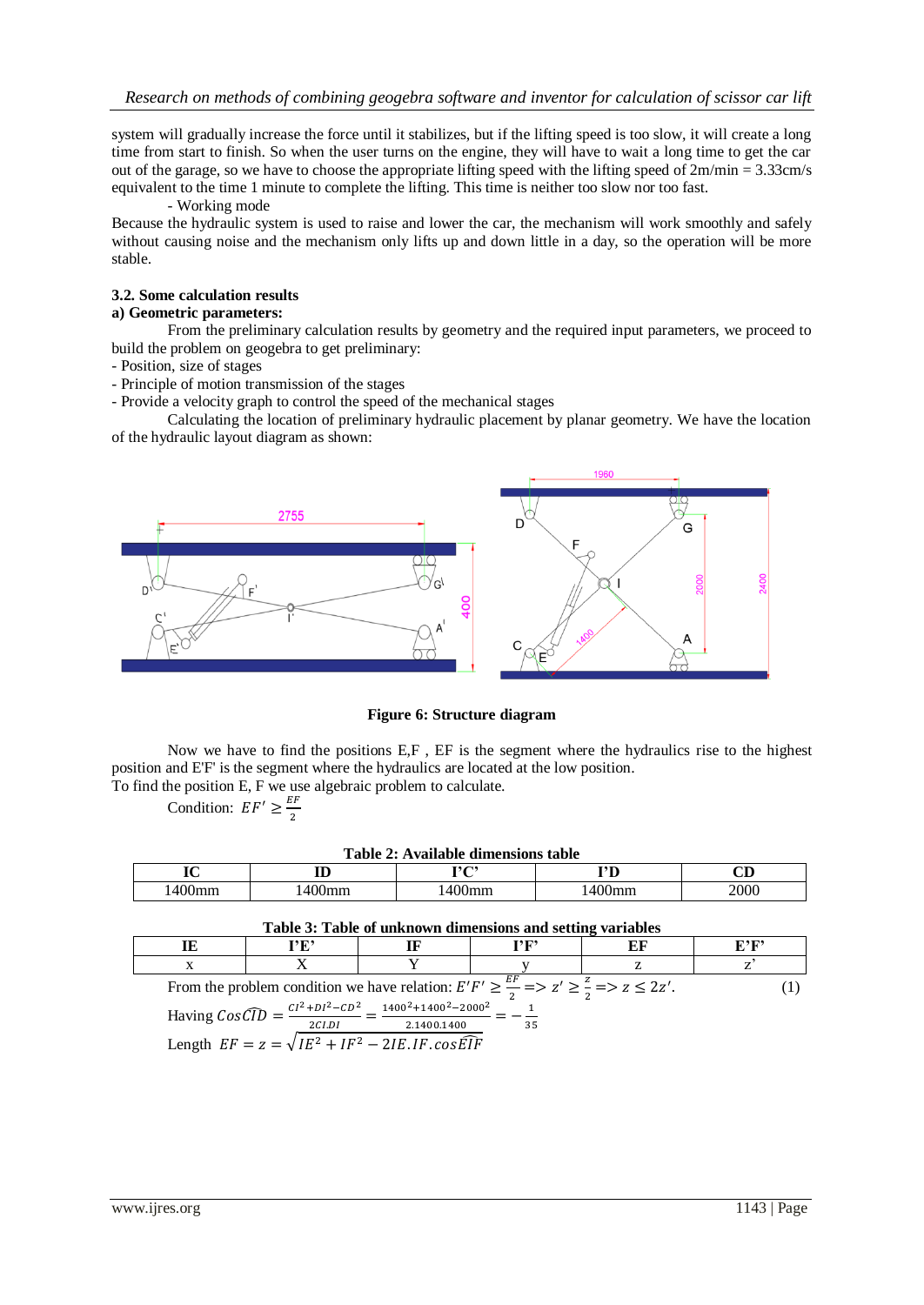$$
z = 2kx - \sqrt{x^2 + y^2 - 2xy - \frac{1}{35}} = \sqrt{x^2 + k^2x^2 + \frac{2kx^2}{35}} = x \cdot \sqrt{k^2 + \frac{2k}{35} + 1}
$$

At the lowest position we have: since DC' is the lowest position, we can choose  $DC' = 170$ mm Angle  $Cos(TTD) = \frac{C'I'^2 + DI'^2 - DC'}{2C/I' D'I}$  $\mathbf{1}$ 

$$
E'F' = z' = \sqrt{I'E'^2 + I'F'^2 - 2I'F'.I'E'.\cos C'T'D}
$$
  
=>z' =  $\sqrt{x^2 + y^2 - 2xy.\cos 7^\circ} = \sqrt{x^2 + k^2x^2 - 2kx^2.\cos 7^\circ}$   
=>z' =  $x\sqrt{k^2 - 2k.\cos 7^\circ + 1}$ 

From the problem condition we have

$$
z \le 2z'
$$
  
=>x.  $\sqrt{k^2 + \frac{2k}{35} + 1} \le 2x\sqrt{k^2 - 2k \cdot \cos 7^\circ + 1}$   
=>x<sup>2</sup> +  $\frac{2k}{35}$  + 1  $\le 4k^2 - 8k \cdot \cos 7^\circ + 4$   
=x<sup>2</sup> +  $\frac{2k}{35}$  + 1  $\le 4k^2 - 8k \cdot \cos 7^\circ + 4$   
=x<sup>2</sup> +  $\frac{2}{35}$  + 3  
=x<sup>2</sup> + 2 $\le 2,2$ .

- Choose  $k = 2.5$  ta có  $y = 2.5x$ .

$$
z = x.\sqrt{k^2 + \frac{2k}{35} + 1} = x\sqrt{2.5^2 + \frac{5}{35} + 1} = 2.7x
$$
  

$$
z' = x\sqrt{k^2 - 2k.\cos 7^0 + 1} = x\sqrt{2.5^2 - 5\cos 7^0 + 1} = 1.5x
$$

- Choose x=500mm we have the following data sheet:

| 71 T.<br>חי<br>$\overline{\phantom{a}}$<br>∼<br>. . | $\mathbf{r}$<br>--<br>_<br>- |                               | H/H<br>–<br>–<br>.,    |
|-----------------------------------------------------|------------------------------|-------------------------------|------------------------|
| rac<br>.                                            | 11111                        | $\sim$ $\sim$ $\sim$<br>,,,,, | --<br>$-2200$<br>,,,,, |

#### **b) Calculate the running distance of the roller on Geogebra software**

- At the highest position, roller A runs to position DA=2000mm.
- At the lowest position, the roller moves segment A'.
- Therefore, the running distance of the roller is  $t = DA'$

- Calculate DA':

+ We have: 
$$
\sin \sqrt{T} \overline{D} \overline{A'} = \frac{DC'}{2} \cdot \frac{1}{1'D} = \frac{17}{280} \Rightarrow \sqrt{T} \overline{D} \overline{A'} = 3.5^{\circ}
$$

$$
=>DA' = A'C \cdot cos 3.5^{\circ} = 2795 \, mm
$$

$$
=> t = DA' - DA = 2795 - 2000 = 795 mm
$$

We proceed to build the problem of position and motion on Geogebra software.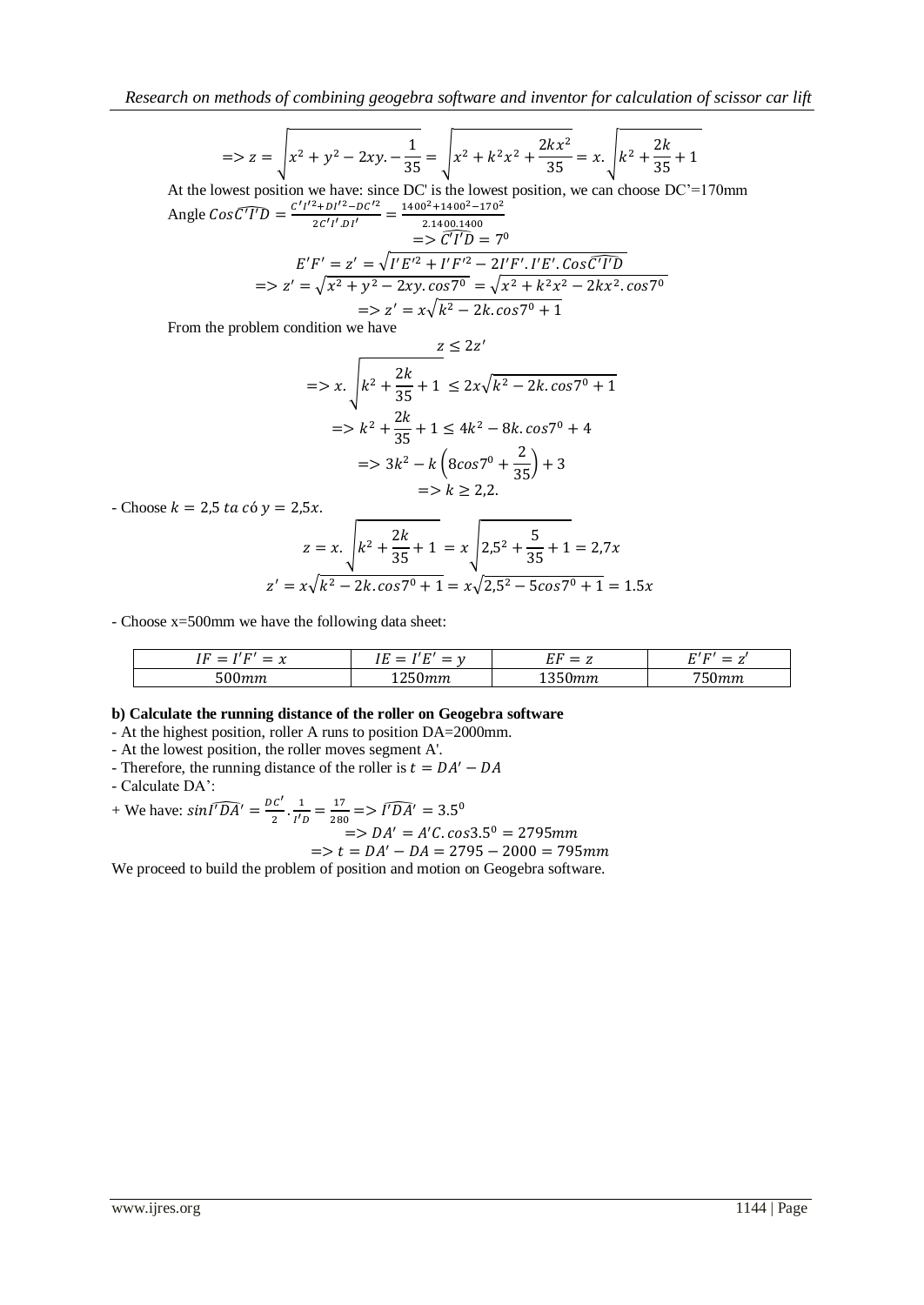

# **c) Velocity problem:**

To calculate the hydraulic speed, it is necessary to adjust for stage 1 to have a uniform reciprocating motion of about 2m/min.



 **Figure 8: Calculation results on Geogebra software**

The results show that the speed and size of the links ensure the set conditions.

# **d) Calculation of durability test for floor and lifting frame**

With the dimensions of the actual vehicle mass, we choose the floor size and set the load: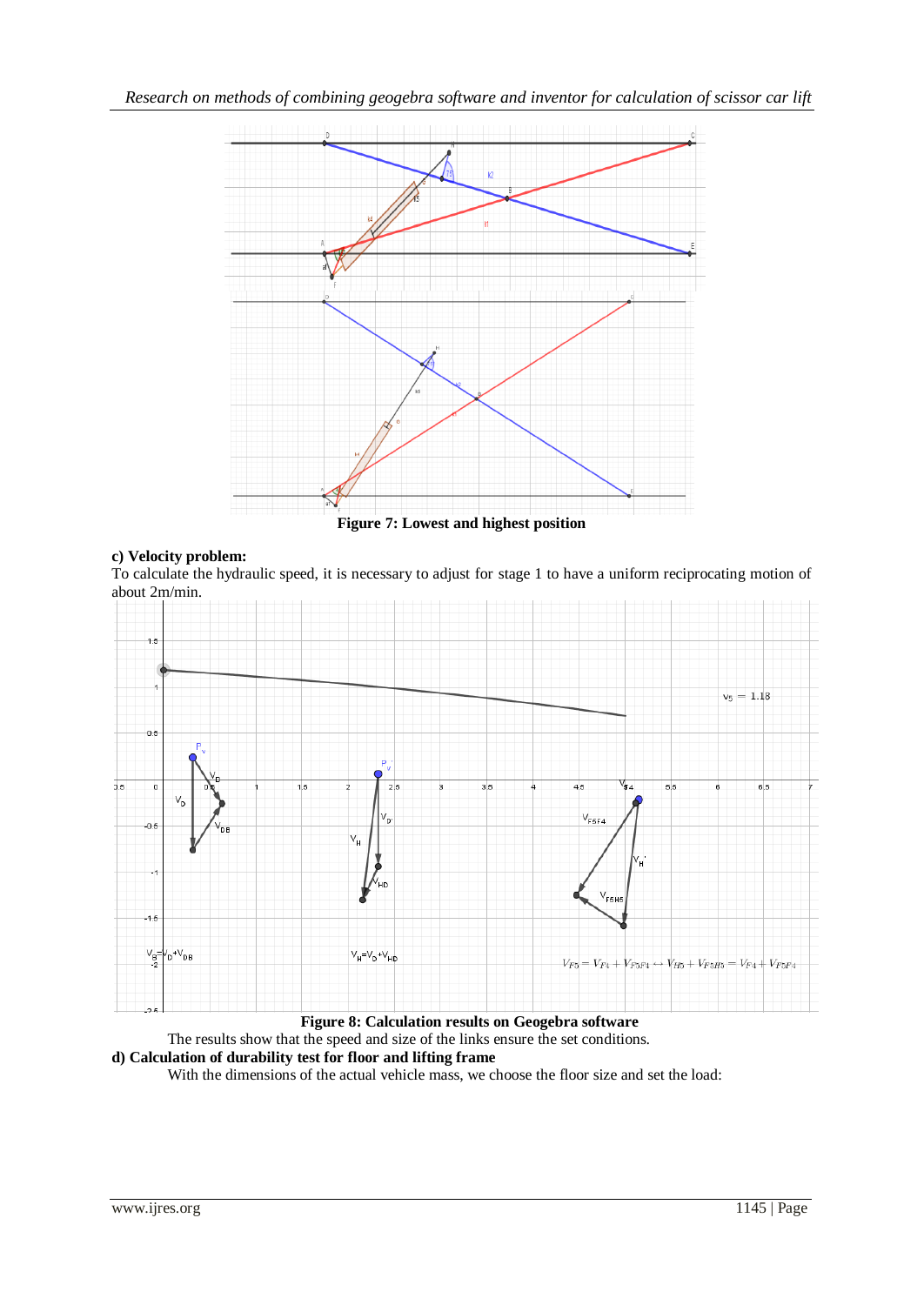



 **Figure 8: Meshing elements and applying force on Inventor software**

From there we have the result table

| Material Editor: Steel, Alloy                    |                               | $\mathbf{x}$ |
|--------------------------------------------------|-------------------------------|--------------|
| Appearance $\rightleftarrows$<br><b>Identity</b> | Physical $\rightleftarrows$   |              |
| $\blacktriangleright$ Information                |                               |              |
| ▼ Basic Thermal                                  |                               |              |
| <b>Thermal Conductivity</b>                      | 6.019E-04 btu/(in-sec-°F)     | ÷            |
| <b>Specific Heat</b>                             | $0.115$ btu/(lb. $\degree$ F) | ÷            |
| Thermal ExpCoefficient                           | 6.667E-06 inv °F              | ÷            |
| Mechanical                                       |                               |              |
| <b>Behavior</b>                                  | Isotropic                     |              |
| <b>Young's Modulus</b>                           | 2.973E+07 psi                 | ≑            |
| Poisson's Ratio                                  | 0.30                          | ÷            |
| <b>Shear Modulus</b>                             | $1.160E + 07$ psi             | ÷            |
| Density                                          | 0.279 pound per cubic inch    | ÷            |
| ▼ Strength                                       |                               |              |
| <b>Yield Strength</b>                            | 3.626E+04 psi                 | ÷            |
| <b>Tensile Strength</b>                          | $5.802E + 04$ psi             | ÷            |
|                                                  | <b>Thermally Treated</b>      |              |
|                                                  |                               |              |

**Figure 9: Result Table**

The structure of the lifting bars consists of 4 bars of the same size and material, each bar is 2800mm length and has 3 holes on the bar to place the retaining pin. Because the bars are symmetrical when bearing forces, we only consider an X-shaped structure.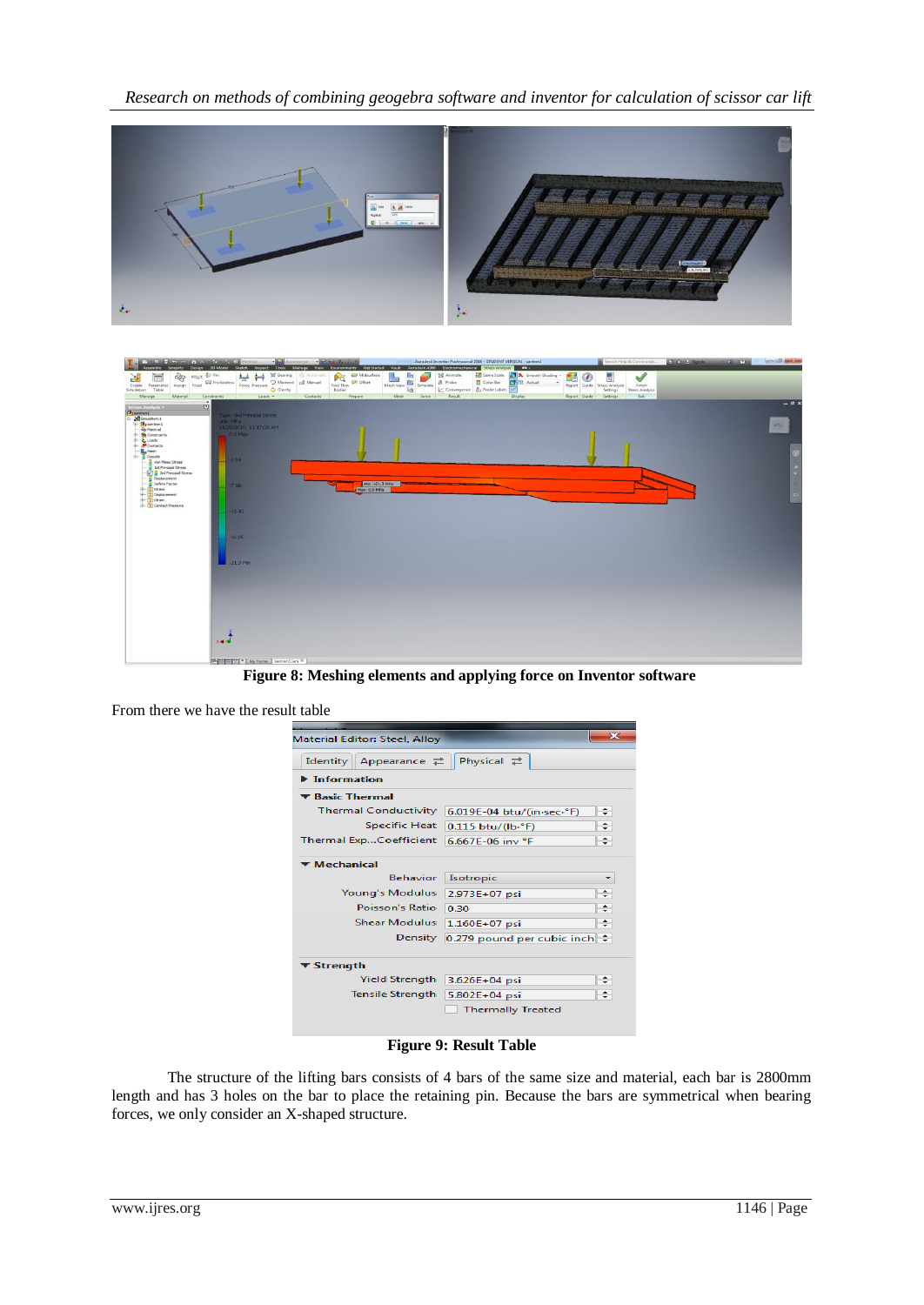





**Figure 11: Torque diagram**

We consider all cross-sections of the beams to be the same, so we will take the bar with the largest moment on the beam to choose, the rectangular cross-sectional area:  $M_n^x$ 

www.ijres.org 1147 | Page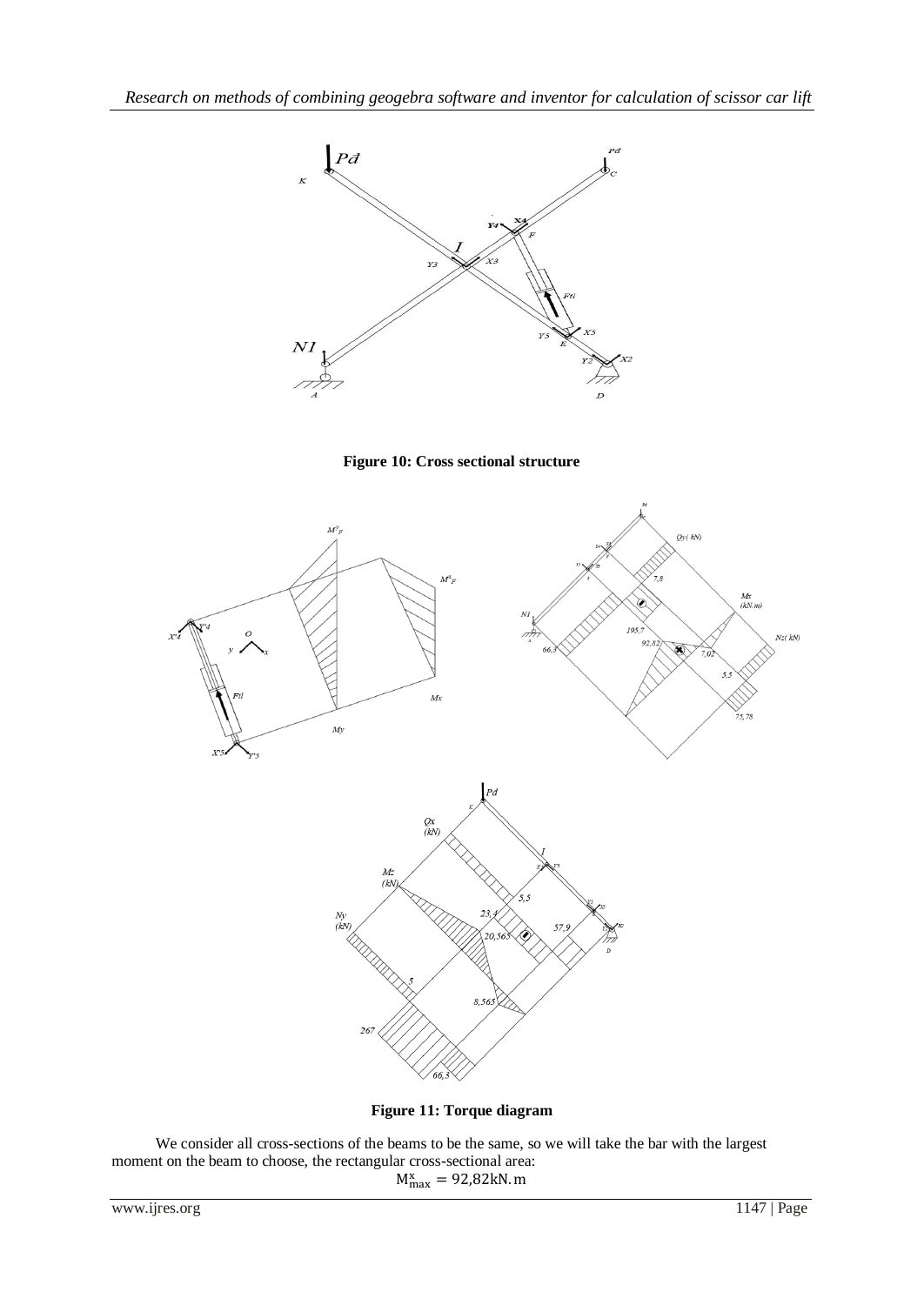$$
\sigma_{\text{max}} = \frac{N_Z^{\text{max}}}{F} + \frac{M_{\text{max}}^{\text{x}}}{W_X} \le [\sigma]
$$
\n
$$
75,78.10^3 \quad 92,82.10^3.6 \tag{2}
$$

$$
=> \frac{75,78.10^3}{bh} + \frac{92,82.10^3.6}{bh^2} \le 6,7.10^6
$$

choose b=0,08m=80mm

$$
=> \frac{75,78}{h} + \frac{556,92}{h^2} \le 563
$$
  
=> h ≥ 0,3m

Since beams are unchanged in cross-sectional dimensions

The cross-section is a solid rectangle:



**Figure 12: Cross section of lifting frame**

Cross structure mass for further calculations and simulations for joints and racks

| cocaucheo2 iProperties        |                                                         | $\mathbf{x}$ |
|-------------------------------|---------------------------------------------------------|--------------|
| General<br>Summary            | Physical<br><b>Status</b><br>Project<br>Custom<br>Save  |              |
| Material                      |                                                         |              |
|                               | Update                                                  |              |
| Density                       | Requested Accuracy<br>Clipboard                         |              |
| 7.850 g/cm^3                  | .ow                                                     |              |
| <b>General Properties</b>     |                                                         |              |
| <b>Include Cosmetic Welds</b> | Include QTY Overrides<br>Center of Gravity              |              |
| Mass                          | 區<br>1569.448 kg (Relat<br>-34089.887 mm (Re<br>x       |              |
|                               |                                                         |              |
| Area                          | 11233023.231 mm <sup>2</sup><br>-4183.212 mm (Reli<br>Y |              |
| Volume                        | 圖<br>199929634.131 mm<br>z<br>3077.661 mm (Rela         |              |
| <b>Inertial Properties</b>    |                                                         |              |
| Principal                     | Global<br>Center of Gravity                             |              |
| <b>Principal Moments</b>      |                                                         |              |
| 1557159805.61<br>11           | 584616859.529<br>1008270455.93<br>12<br>13              |              |
| Rotation to Principal         |                                                         |              |
| 3.59 deg (Relat<br>Rx         | 27.80 deg (Rela<br>43.36 deg (Rela<br>Ry<br>Rz          |              |
|                               |                                                         |              |
|                               |                                                         |              |
|                               |                                                         |              |
|                               |                                                         |              |
|                               |                                                         |              |
| 2                             | Close<br>Cancel                                         | Apply        |